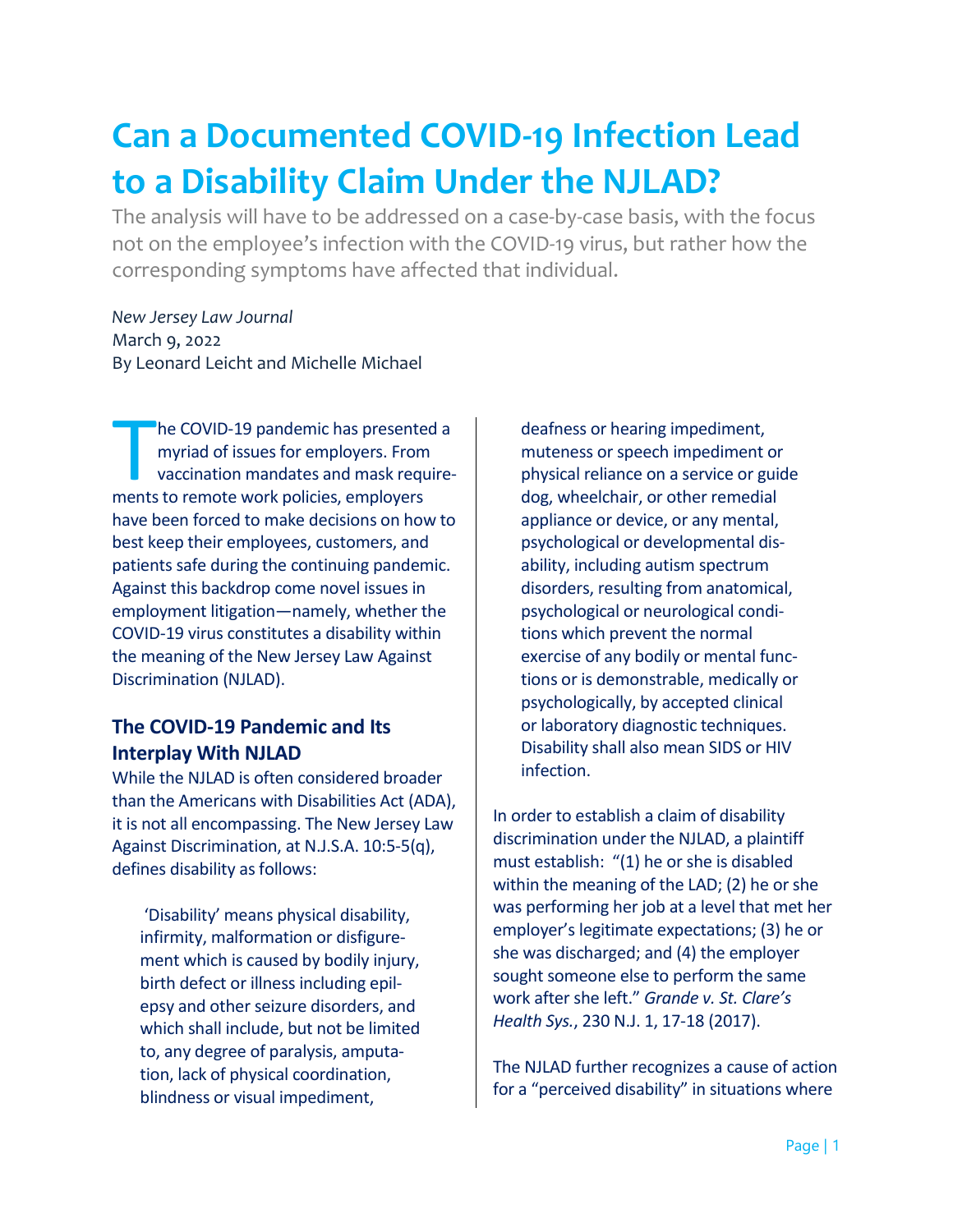an employer "believes" or "perceives" an employee to be disabled. In order to establish a claim of perceived disability discrimination under the NJLAD, a plaintiff must establish the following elements: "(1) a disability or the employer's perception that the employee was disabled; (2) the employee remains qualified to perform the essential functions of the job and was performing at a level that met the employer's expectations; (3) an adverse employment action because of the disability or perceived disability; and (4) the employer thereafter sought a similarly qualified individual." *Wild v. Carriage Funeral Holdings*, 458 N.J. Super. 416, 429 (App. Div. 2019), aff'd but criticized, 241 N.J. 285, 227 (2020) (*citing Grande v. St. Clare's Health Sys.*, 230 N.J. 1, 17- 18 (2017)).

There is no published New Jersey regulation or appellate decision definitively addressing whether COVID is a disability. However, the court's treatment of disability cases involving the flu and viruses are persuasive. Courts have held that the flu or other virus-related ailments do not qualify as a disability. For example, in *Riconda v. U.S. Foods*, the District of New Jersey considered claims of disability discrimination and perceived disability discrimination under the NJLAD. See No. CV 19- 111, (KM), 2019 WL 4254389 (D.N.J. Sept. 9, 2019). The plaintiff in *Riconda* brought a perceived disability claim under the LAD after becoming ill during his shift at work, after which he was diagnosed with a virus. He was out of available sick days, and was subsequently terminated for his absences. In response, plaintiff filed a disability discrimination claim under the NJLAD. The *Riconda* court, in dismissing the claim, found that the plaintiff failed to establish a prima facie claim of disability discrimination, reasoning, in relevant part:

The 'perceived' disability is alleged here as a legal conclusion, without supporting facts. The Complaint does not state that the employer mistakenly believed that this stomach bug was indicative of a more serious condition. It does not allege that the employer jumped to the conclusion, for example, that the plaintiff would be out of work for an extended period of time …. Stomach flu is not a condition, such as epilepsy, that trails behind it a history of myths, misconceptions, or prejudices. Indeed, virtually everyone has suffered from something similar at one time or another.

The complaint pled, does not contain enough factual material to establish that this ordinary ailment, was or was perceived as, a disability within the meaning of the NJLAD. The plaintiff may have perceived his dismissal as unfair or arbitrary, but I cannot find that he has successfully alleged that it resulted from disability discrimination.

#### *Riconda*, 2019 WL 4254389, at \*4.

Similarly, in *Procopio v. Castrol Industries North America*, an unpublished opinion out of the Eastern District of Pennsylvania, the court found no prima facie disability claim in the context of the flu virus, recognizing that "[a] brief period of flu-like symptoms does not meet the statutory requirements of either a 'disability' or a 'serious medical condition." *Procopio*, No. CIV.A. 96-5234, 1996 WL 684244, at \*1 (E.D. Pa. Nov. 21, 1996).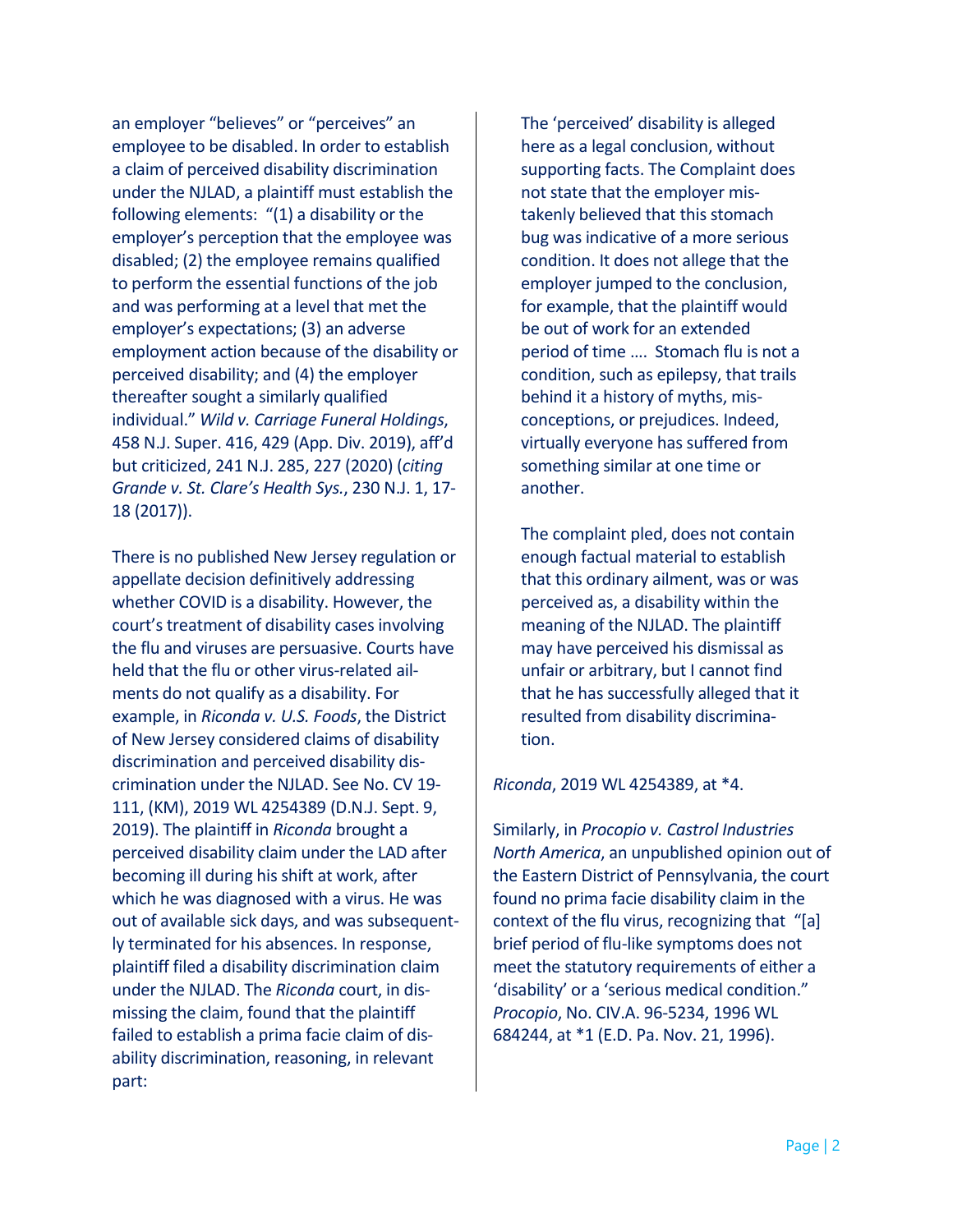Within the context of a COVID-19 illness, is the analysis any different, i.e., does the nature of the physical (or mental) effects of a COVID-19 infection meet the statutory definition of "disability"? The answer to this question likely depends upon whether the employee is classified as suffering, or having suffered from "long term" or "short term" COVID.

# **'Long Term' and 'Short Term' COVID-19 Should Be Treated Differently Under NJLAD**

Although many people with COVID-19 get better within weeks, some people continue to experience symptoms that can last months after first being infected, or may have new or recurring symptoms at a later time. This can happen to anyone who has had COVID-19, even if the initial illness was mild. People with this condition are sometimes called "longhaulers." This condition is known as "long COVID." According to the CDC, people with long COVID have a range of new or ongoing symptoms that can last weeks or months after they are infected, and that can worsen with physical or mental activity. See www.ada.gov/long\_covid\_joint\_guidance.pdf.

It is possible that "long COVID" could be considered a disability under the NJLAD provided the ongoing symptoms, as set forth by the CDC, satisfy the statutory definition of the law. However, long COVID might not always be considered a disability. As such, an individual assessment should be required.

Conversely, short term COVID-19, where an employee tests positive for the virus but substantially recovers after a brief illness, would not come within the definition of disability under the statute. While the impacts of the pandemic cannot be downplayed, fortunately, most individuals who contract the virus

experience mild symptoms and make a full recovery.

The NJLAD itself makes clear that there can be no perceived disability discrimination or disability discrimination without an underlying disability. There is currently no case law supporting the proposition that COVID-19 is a disability under the NJLAD pursuant to this portion of the New Jersey Administrative Code

New Jersey courts have dismissed perceived disability claims where there is no underlying disability upon which such claim is based. For example, in Dickinson v. Community Bus Lines, the New Jersey Appellate Division dismissed a perceived disability claim where the alleged disability—obesity—was found to not fit within the statutory definition of a disability under the NJLAD. The court held that this requires "a perceived characteristic that, if genuine, would qualify a person for the protections of the LAD." *Dickson v. Cmty. Bus Lines*, 458 N.J. Super. 522, 532 (App. Div. 2019) (*citing Cowher v. Carson & Roberts*, 425 N.J. Super. 285, 296 (2012)).

## **State of New Jersey COVID-19 Emergency Regulations**

In response to the COVID-19 pandemic, the State issued emergency regulations that prohibit an employer from terminating or penalizing an employee for requesting or taking time off from work if the employee's absence or request was: (1) on the recommendation of the employee's medical care provider; and (2) is because the employee has or or is likely to have an infectious disease, like COVID, which may infect others at the employee's workplace. N.J.A.C. §12:70-1.1.

The Code provides for specific administrative remedies for any violations of these regula